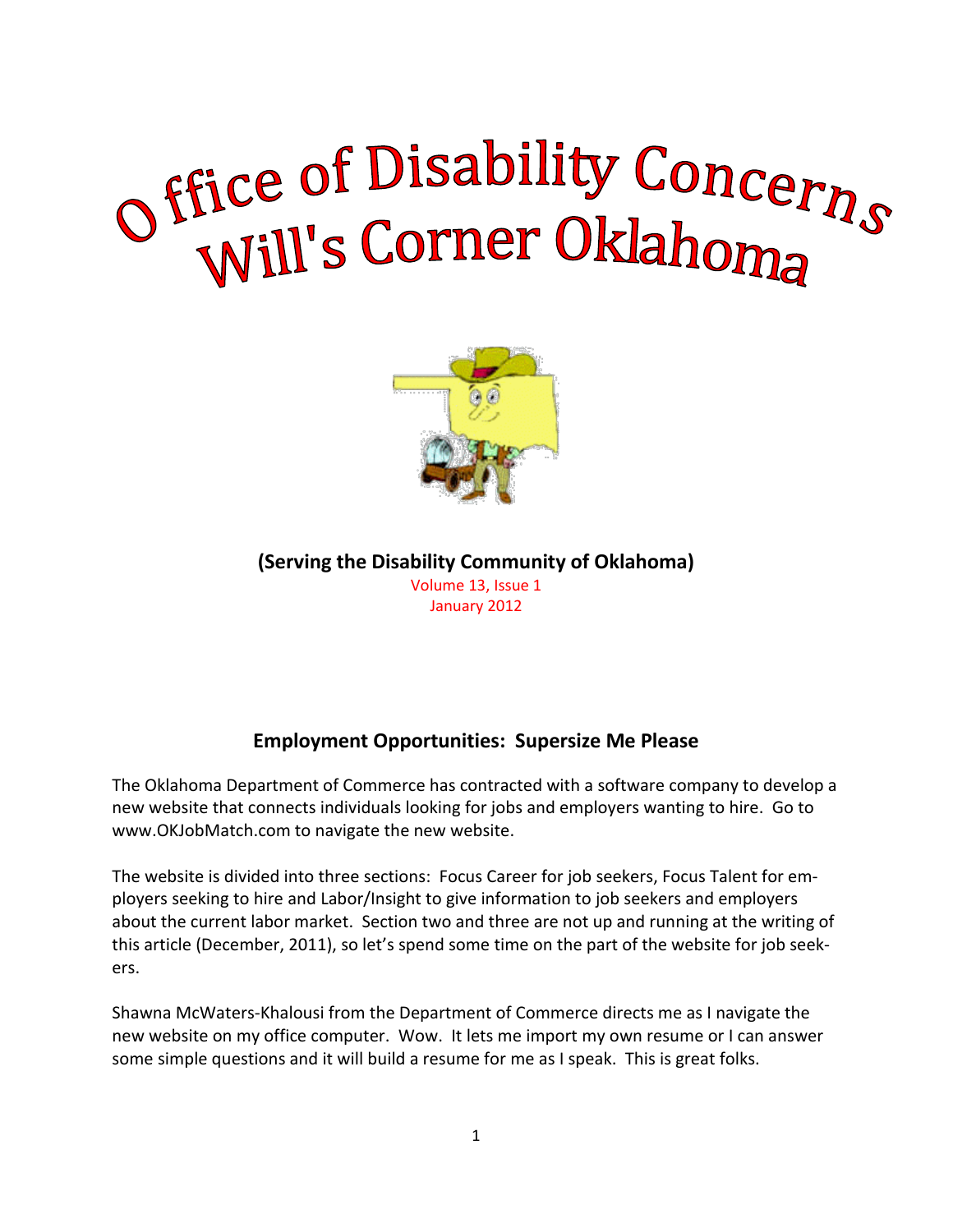Now I can find real-time job postings which match the skills and education I have already posted in my resume. I put in that I wanted to work in either Oklahoma or Texas and got many real jobs open right now which match my experience and education. I really love this.

Oh, and I can fine tune the jobs it pulls up by more than just the place I want to work. I can tell the site I only want to work days, and I don't want to work overtime. Maybe I want a job posting to show up related to key words or even by dates the jobs have been listed. I have lots of options.

I can go directly to Job Search without messing with the resume part if I choose. I can search criteria that I choose to go directly to job postings. Search criteria can be saved to my account on the site which lets me update search results whenever I want.

Under Job Alerts you can sign up to receive regular emails on job postings which fit your criteria. I decided I didn't want to get a job alert everyday by email, but I would like to receive new information weekly.

Under Get Feedback we were able to get information on qualifications of real people (anonymous) that were hired for the kinds of jobs I am looking for. Maybe most people in my job categories had computer skills in Excel, and this lets me know how I can become better qualified.

Career Plan looks into the future at jobs I might consider five years or even ten years down the road which would fit the career I have already begun. Where was this website when I needed it thirty years ago!

Yes, this website would be wonderful for high school or college kids, but it's also good for that person already in the job market who is looking to trade up jobs. **I asked Shawna if this website is good for people with disabilities or people who do not have disabilities.**

She says, "This website assesses skills and abilities. It's for everybody." The website is for seasoned employees as well as people who have never worked or have gaps in their employment history. That's what's so great about it.

The second part of the website—the part for employers—should be up and running in the spring of 2012. It will allow employers to look at the resumes of all people who have signed into the system if they have given their consent. Employers can save on advertising jobs because www.OKJobMatch.com is free. To make this module valuable, Oklahomans need to put their resumes into Career Focus.

Employers can also contact potential employees directly to interview if the job seeker has given permission for employers to view their resumes. The website will promote a good match between what the employee is looking for and the employer needs.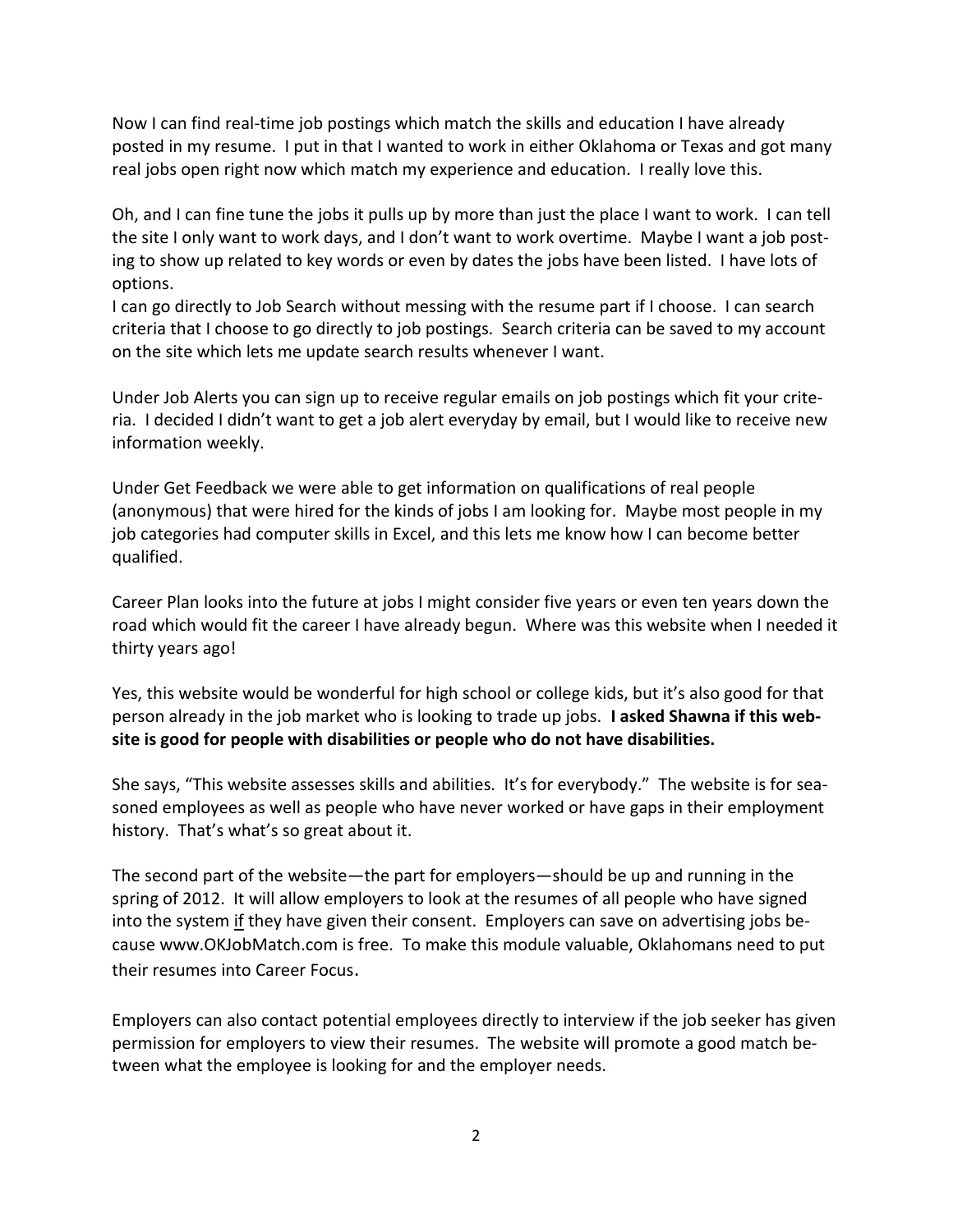Part three—Labor/Insight—can tease out trends in the job market. What are the new certifications necessary to be an occupational therapist? What big employers are hiring right now? Millions of job postings will allow this part of the website to analyze data for everyone to match jobs with potential job seekers. This part of the website is coming soon.

Check out www.OKJobMatch.com. See if there's anything there which can help your search. Shawna McWaters-Khalousi promises,

"If you put your upgraded resume in OKJobMatch.com, and you don't find opportunities, I would be very surprised.

# **And the Paralyzed Shall Walk**

Let's get rid of the negative connotation of that word "paralyzed" and substitute the phrase "wheelchair users." But is it possible for people who use a wheelchair to get around walking again—short of a miracle?

It seems like it is possible with the miracle of modern technology and if you have the \$100,000 necessary to buy it. One brand calls them "elegs," probably short for electronic legs with all its bells and whistles.

But you really can walk. I saw the video. They use a back-to-toe external framework that you attach yourself to with Velcro straps. There's a battery backpack to provide the power and, voila, you're on your feet again.

No, it's not quite as fast nor as coordinated as the movement of a typical person, but who really cares if you haven't been out of a wheelchair in years. By any account, it's still a miracle.

Roughly 1% of Americans get around in a wheelchair. Many have experienced a spinal cord injury, but some have amputations, stroke, cerebral palsy and multiple sclerosis. Most people who have not experienced these disabilities have little understanding of what it means to be in a wheelchair.

Sitting all day without periods of being upright puts you at much greater risk of developing nasty pressure sores which are difficult to heal. We need time in an upright position to fully drain our bladders. That's why people in wheelchairs are prone to bladder infections.

And don't forget the loss of muscle mass when you no longer bear weight on those legs of yours. A disability which limits your mobility has implications far beyond just not being able to walk. The outer support (exoskeleton) and the battery-pack power of elegs simulate walking and solve a lot of problems caused by being in a seated position all day.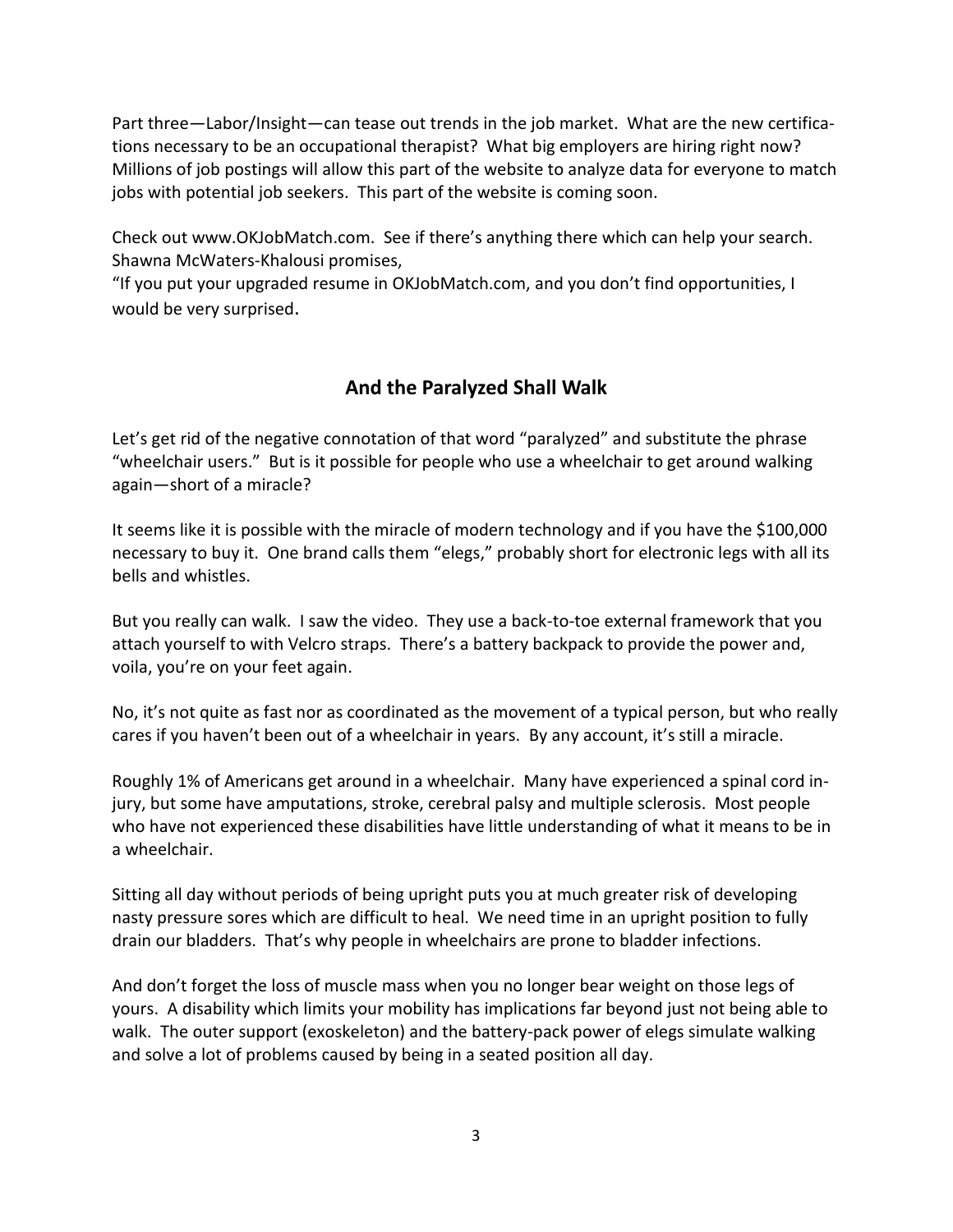Elegs is one brand name for the battery-powered exoskeleton. Rex, ReWalk and HAL are other brands. All of them combine mechanical engineering, electrical engineering and electrical control technology to allow a person to walk again—even climb stairs.

The most common type of control strategy for an exoskeleton uses force and motion sensors to read the user's intent. Based on sensor data, the computer controller activates the exoskeleton to deliver movement.

As with all technology, time will improve the walking device which helps people with disabilities. Batteries will get smaller and less cumbersome. Computer chips will improve. Some day the exoskeleton will not require hand crutches.

Movement will more closely simulate walking. Perhaps most important of all—the \$100,000 price tag will diminish. It may be common in the future for people who experience a spinal cord injury to be upright and walking again within weeks.

Imagine going to that ball game in an upright position after having been in a chair for years. Imagine being able to get into your car again and drive to work. With the exoskeleton device that's not just a dream anymore. It's a reality.

## **Physical Access in Public Places**

Physical access is critical for people with disabilities. Physical access means ramps with proper slope. It means doorways which are wide enough to accommodate a wheelchair.

It means bathrooms with ADA-compliant facilities such as higher toilets, grab bars and roleunder sinks with insulated piping. If people with disabilities are ever to use the public places we all take for granted, they must have access to those places.

The Americans with Disabilities Act of 1990 (ADA) provides legal protection for people with disabilities seeking access to public places or private places to which the public is invited. The U.S. Department of Justice in Washington, D.C. enforces the ADA. The USDOJ presumes all places serving the public are accessible unless they are informed otherwise.

I spoke with some people about their experience in getting physical access in public places. They lived in different areas of Oklahoma, but all used a wheelchair to get around. There are some similarities in methods they used to get their needs met.

**Knowledge is power.** This is a phrase I heard consistently from everyone I interviewed. They came down firmly on the side of knowing what the ADA says. Go to www.ada.gov for lots of important information and good links on related topics.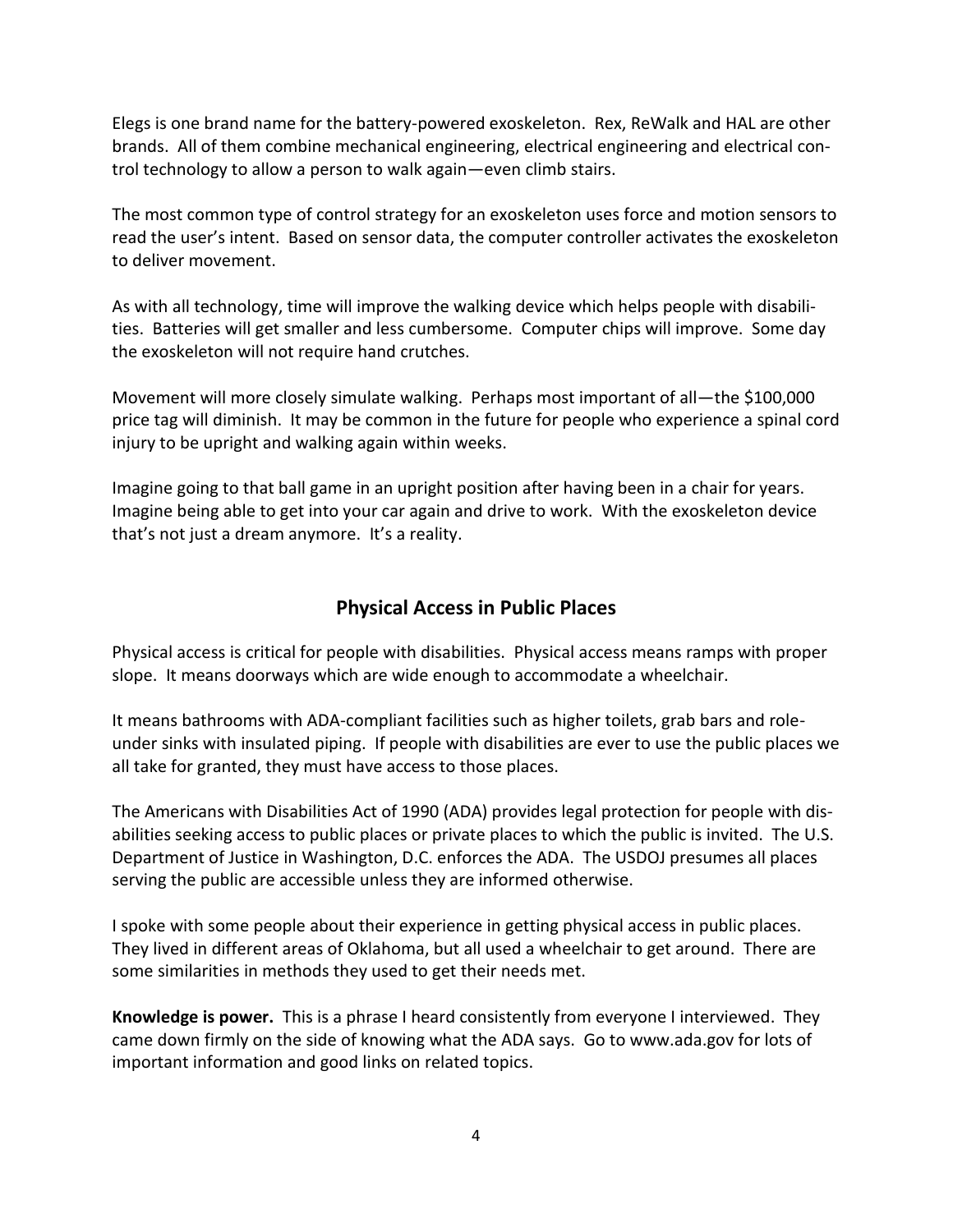Becoming aware of your rights is a first step in asking people to respect those rights. You can actually speak with a live ADA Specialist at the U.S. Department of Justice by calling 800-514- 0301. Hit #7 in the automated message, and you will be able to talk to a live person.

Just telling someone what the law says or providing them with printed information may not be enough. You may want to give the other party the opportunity to make the changes you asked for and follow up with a second meeting if nothing has been done in a reasonable time frame.

Everyone agreed that how you make your request for a business or program to be accessible to you makes a difference. What do I mean?

Don't start out your request with a direct threat or railing against the person who has the power to make the changes you need. Likewise, do not take a passive role assuming the other person knows better than you what the law says. Many times just letting the other person know you know exactly what the law requires is enough to convince that person that compliance is in their best interest.

There are tools out there which can give you definite information if a certain physical facility is actually accessible or not. The Smart Tool will read the slope of a ramp to ensure that ramp is not too steep. Check out "Smart Tool" on the internet and carry one with you everywhere you go.

There is a pressure gauge out there which will give you a read out on how many pounds of pressure are necessary to open a particular door. The ADA says you should not have to apply over five pounds of pressure for a door to meet accessibility guidelines. If you feel a facility is out of compliance with standards outlined in the Americans with Disabilities Act, you can file a written complaint with the U.S. Department of Justice in Washington, D.C. calling 800-514-0301 and asking a complaint form be sent to your home. It does not cost you anything to file a complaint asking for an investigation.

You also have the right to pursue federal or state litigation against a place serving the public which you feel does not provide access to people with disabilities. In most cases, the attorney fees and filing fees are paid by the violator/defendant. Interview any potential attorney on their experience in handling ADA cases and their success rate in winning those cases.

Access to public places or private places to which the public is invited continues to be a concern for people with disabilities. People say they never see anyone in a wheelchair using the sidewalk or going into a particular place which serves the public. That may well be true because people with disabilities do not have access to that sidewalk or that public place. They can't spend their money there because they don't have access.

**The ADA is your civil rights bill. For your civil rights to be exercised or protected, you must get involved. Don't assume others will act in your behalf.**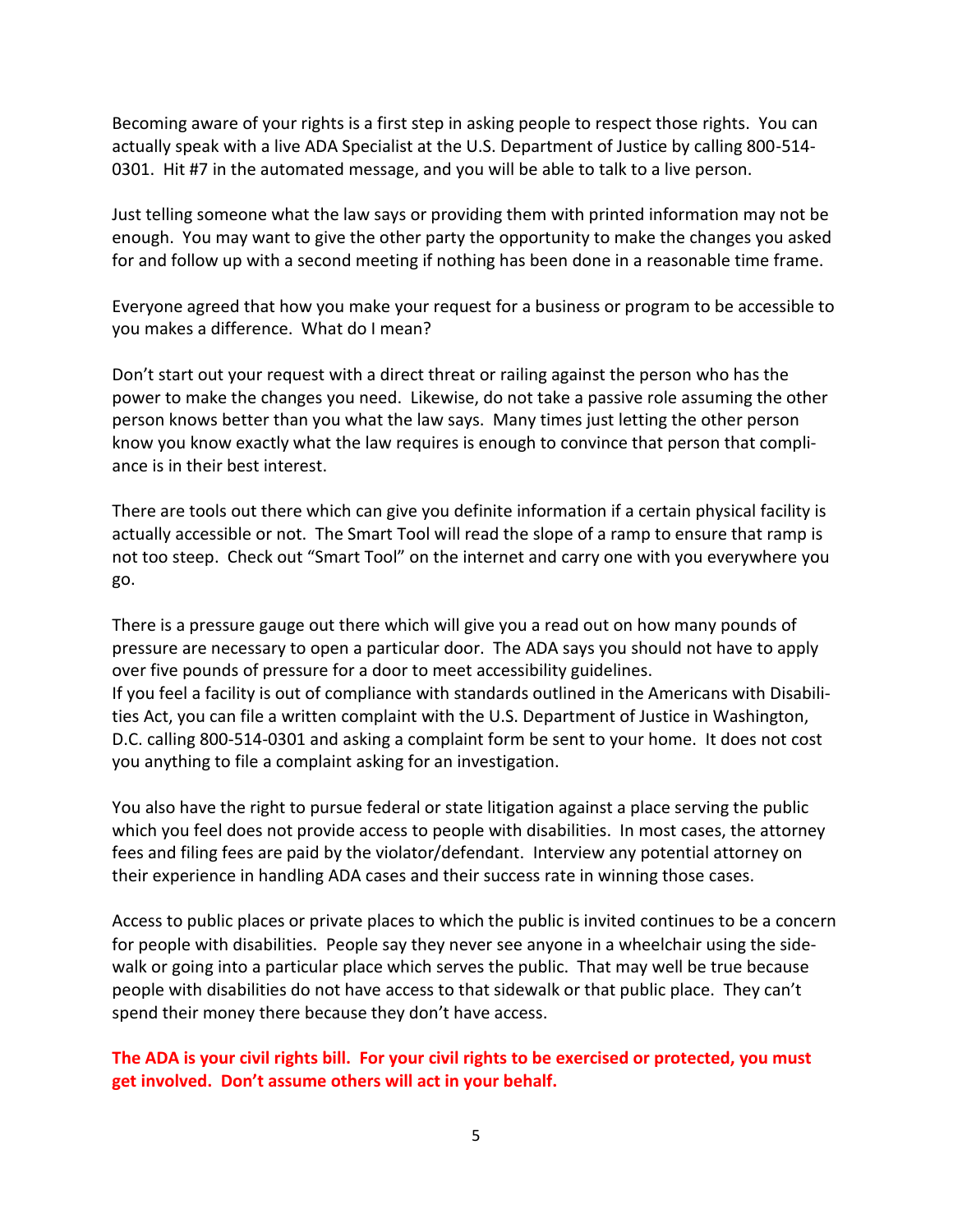# **A Note on Advocacy**

About four years ago, I wrote a small state publication called *The Little Book of Advocacy.* I based the information for this short book on the needs of people with disabilities and their family and friends.

I provided some general tips on advocacy and some specific tips for programs which people with disabilities use heavily in Oklahoma. That easy-to-read publication has met the needs of many Oklahomans the past four years, and the information in it continues to be quite applicable today.

But the subject of advocacy is a broad one and allows plenty of room for further expansion. That is what I propose to do with this article in our agency newsletter.

In the course of my job, I field questions from people with disabilities and their family and friends on every conceivable subject. This gives me some insight into what you are thinking and how you approach programs which you use to get your needs met.

I had a couple calls just recently from two parents of children with disabilities who had children in special education in the public schools. Those parents were concerned about what the school was doing to meet the needs of their children.

The parents appeared to be unhappy about their children's program and were confused about what they could do to change things. They tended to react either aggressively or passively. Some said, "How dare you!" to the school and demanded a certain service. Some said, "There is nothing I can do. The school seems to have made up their minds." I suggested a third alternative. Be assertive instead of passive or aggressive.

One parent did not have a copy of their child's Individualized Education Plan (IEP). The IEP is the social service plan that the school and the family agree upon, and it guides whatever services your child will receive both in type of service and amounts of that service. Be sure you know what that IEP says. It is your first step in advocacy.

One parent had just attended the IEP meeting and when the school did not prescribe the amount of speech therapy they felt their child needed, they refused to sign the document. This allowed the school to continue to use the IEP from the previous year which may or may not have been presently appropriate.

What an assertive response is as contrasted to an aggressive or passive response? To be assertive in the above example could have played out like this.

"I see you seem to want to prescribe speech once a week for 30 minutes in a group of children. I question whether that will meet my child's needs. As you know, my child has severe autism,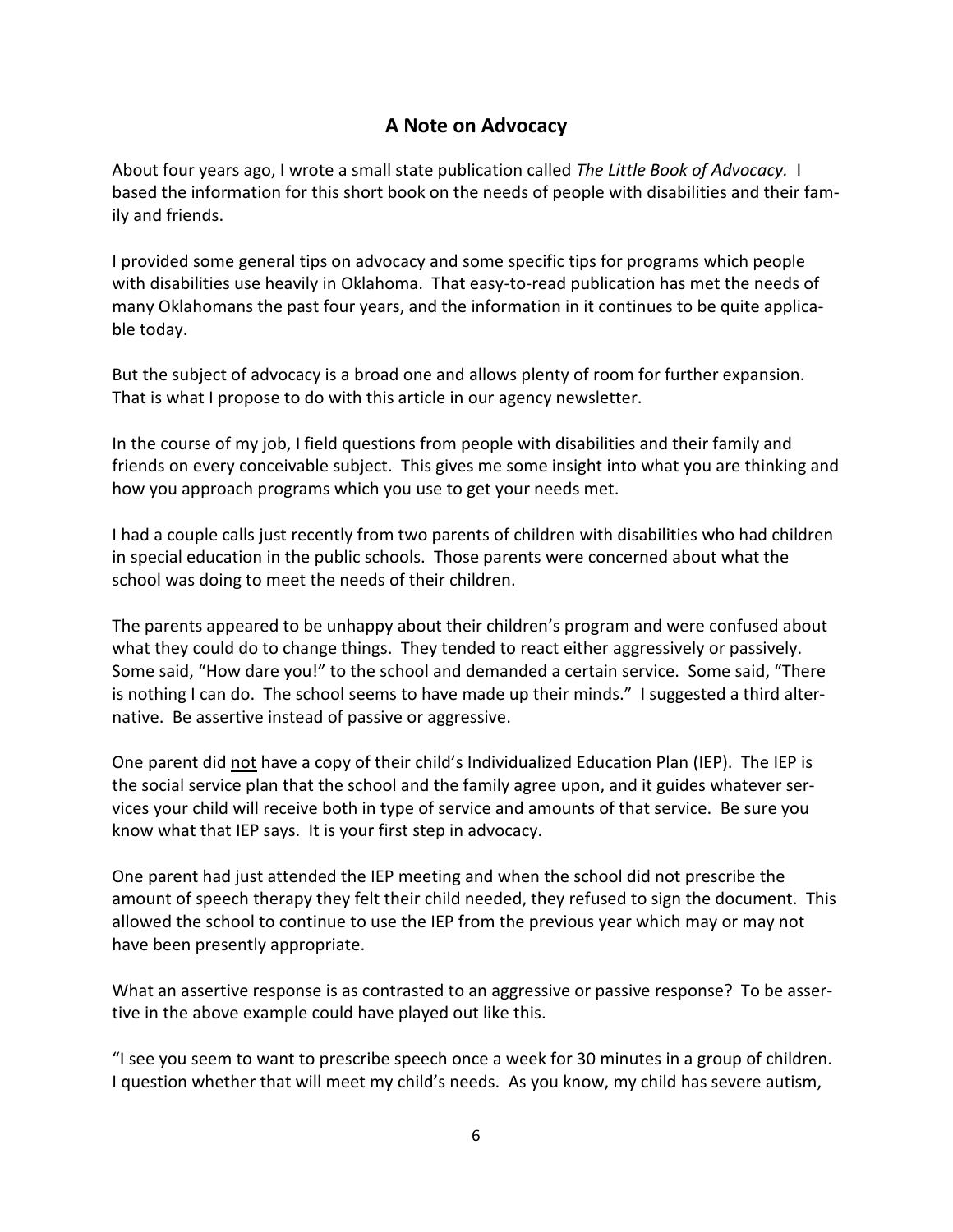and I don't feel we are going to overcome his communication barriers until we address this thing in a big way."

You might try putting the educator on the defensive by asking how the 30 minutes once per week in a group was going to meet his particular needs. (Always talk about your child's needs rather than the type and amount of services to meet those needs.) You might produce an independent speech evaluation by a professional which outlines your child's need of individualized speech therapy one hour per week. Professional documentation always adds credible information to the IEP team process.

But, let's play devil's advocate here. The speech therapist from the school is present, and she provides her professional recommendation which falls far short of the speech therapist which the parent has hired. The teacher reminds the parent that the school is responsible for speech therapy which would help the child function in the school setting only.

Suddenly things are cast in a different light. One therapist cancels out another, and the picture gets muddled. What do you do then? You want to either get mad and walk out of the meeting or give up.

Here's a suggestion. Agree to sign the IEP with speech therapy once per week for half an hour in a group setting. However, you make a request to the IEP team to try this for nine weeks and the team automatically meets again to look at progress.

In the next meeting nine weeks from now you will again review your child's needs. You may ask the school speech therapist to document progress your child has made during the interim. If you continue to be unsatisfied that your child's needs are not being met, you will ask the IEP team to prescribe the necessary services.

This is what being assertive means. Be prepared to compromise, but never lose sight of your child's needs. Keep coming back to the team with your concerns until that IEP actually addresses those concerns in an effective way. You do not have to be a professional educator to talk about your child's needs. You only need to be a concerned parent who wants the best education possible for your child.